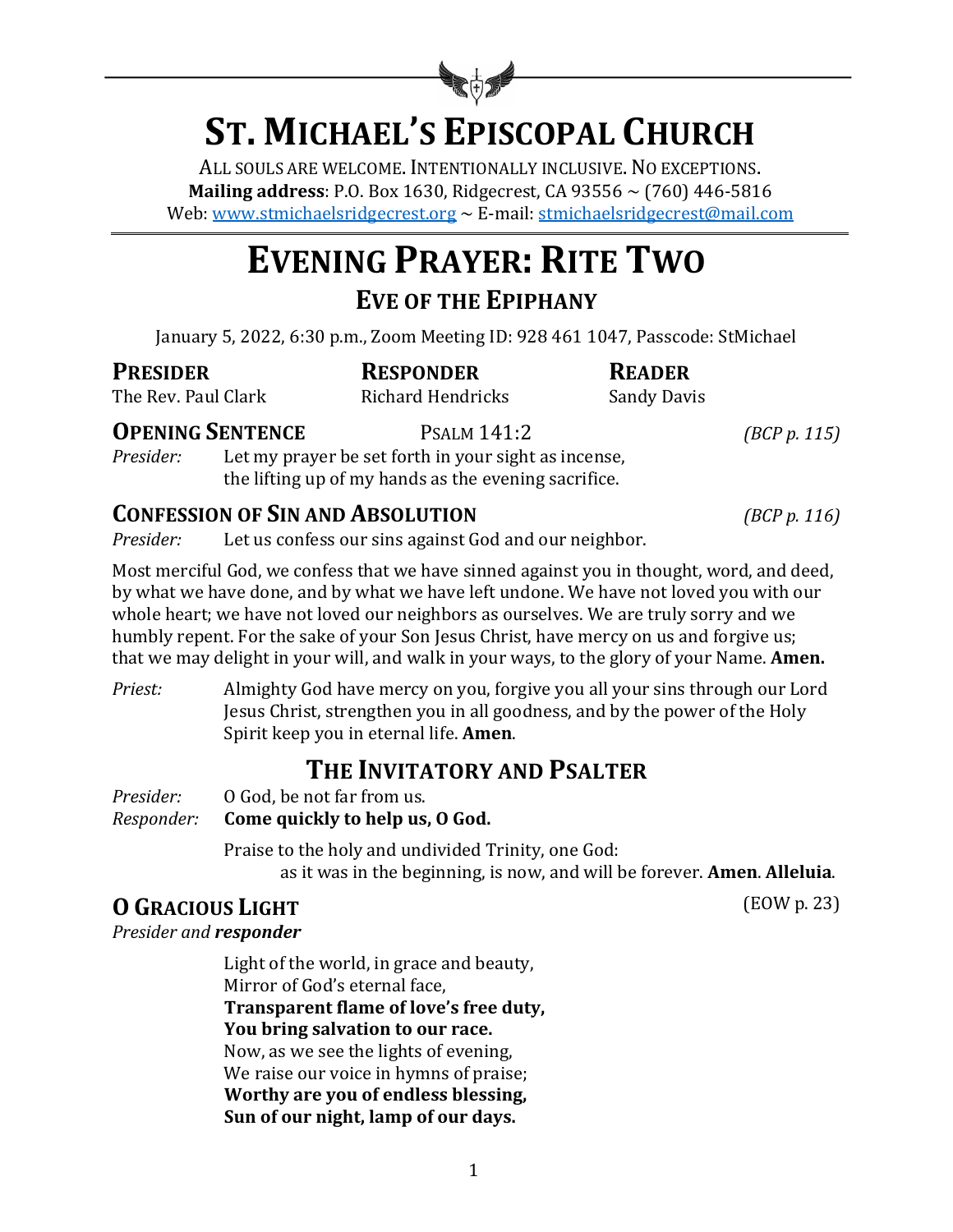

# **PSALM APPOINTED** PSALM 29 *(BCP p. 620)*

*Presider and responder alternate by whole verse.* 

- 1 Ascribe to the LORD, you gods,  $*$ ascribe to the LORD glory and strength.
- 2 Ascribe to the LORD the glory due his Name; \* **worship the LORD in the beauty of holiness.**
- 3 The voice of the LORD is upon the waters; the God of glory thunders; \* the LORD is upon the mighty waters.
- 4 The voice of the LORD is a powerful voice; \* the voice of the LORD is a voice of splendor.
- 5 The voice of the LORD breaks the cedar trees; \* the LORD breaks the cedars of Lebanon:
- 6 He makes Lebanon skip like a calf, \* and Mount Hermon like a young wild ox.
- 7 The voice of the LORD splits the flames of fire; the voice of the LORD shakes the wilderness:  $*$ the LORD shakes the wilderness of Kadesh.
- 8 The voice of the LORD makes the oak trees writhe \* and strips the forests bare.
- 9 And in the temple of the LORD  $*$ all are crying, "Glory!"
- 10 The LORD sits enthroned above the flood; \* **the LORD** sits enthroned as King for evermore.
- 11 The LORD shall give strength to his people;  $*$ the LORD shall give his people the blessing of peace.
	- Praise to the holy and undivided Trinity, one God: as it was in the beginning, is now, and will be forever. Amen.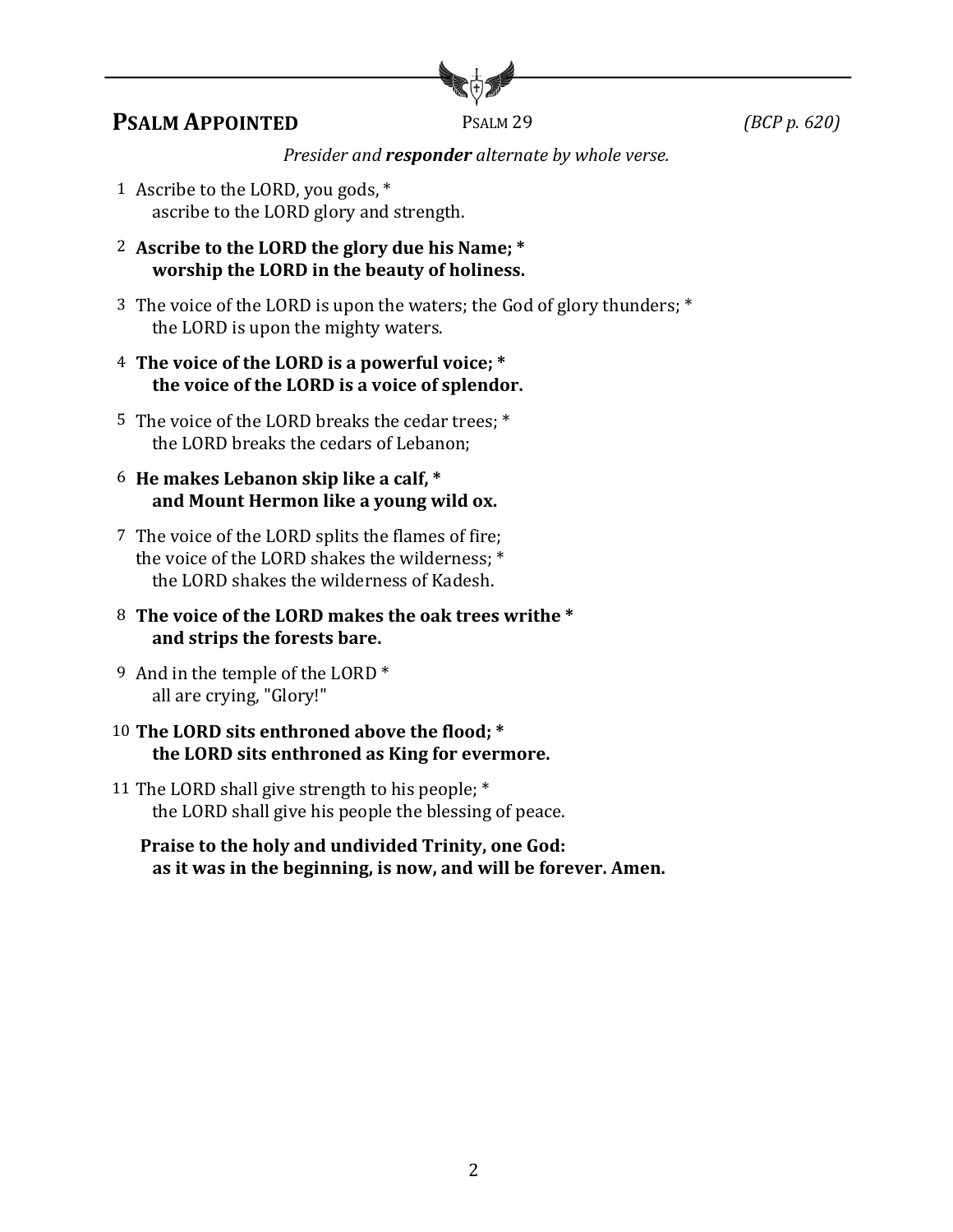# **THE READINGS**

#### **THE FIRST READING** ISAIAH 66:18-23 (CEB) SANDY DAVIS

A READING FROM THE BOOK OF ISAIAH:

Because of their actions and thoughts, I'm coming to gather all nations and cultures. They will come to see my glory. I will put a sign on them, by sending out some of the survivors to the nations, to Tarshish, Libya, and Lydia, and to the archers of Cilicia and Greece-distant coastlands that haven't heard of my fame or seen my glory. They will declare my glory among the nations. They will bring your family members from all nations as an offering to the Lord—on horses, in chariots, in wagons, on mules, and on camels—to my holy mountain Jerusalem, says the Lord, like Israelites bringing an offering in purified containers to the Lord's house. I will select some of them as priests and Levites, says the Lord.

As the new heavens and the new earth that I'm making will endure before me, says the Lord, so your descendants and your name will endure. From month to month and from Sabbath to Sabbath, all humanity will come to worship me, says the Lord.

*Reader*: Hear what the Spirit is saying to God's people. *Responder:* Thanks be to God.

# **THE SONG OF MARY** LUKE 1:46-55 (EOW p. 27)

*Presider and responder alternate by whole verse.* 

My soul proclaims the greatness of the Lord, my spirit rejoices in you, O God my Savior;  $*$ for you have looked with favor on your lowly servant. **From this day all generations will call me blessed: \* you, the Almighty, have done great things for me, and holy is your Name.** You have mercy on those who fear you \* from generation to generation. You have shown strength with your arm,  $*$ **and scattered the proud in their conceit,** Casting down the mighty from their thrones,  $*$ and lifting up the lowly. You have filled the hungry with good things,  $*$ **and sent the rich away empty.** You have come to the help of your servant Israel, \* for you have remembered your promise of mercy, **The promise you made to our forebears, \* to Abraham and his children for ever.** Praise to the holy and undivided Trinity, one God: as it was in the beginning, is now, and will be forever. Amen.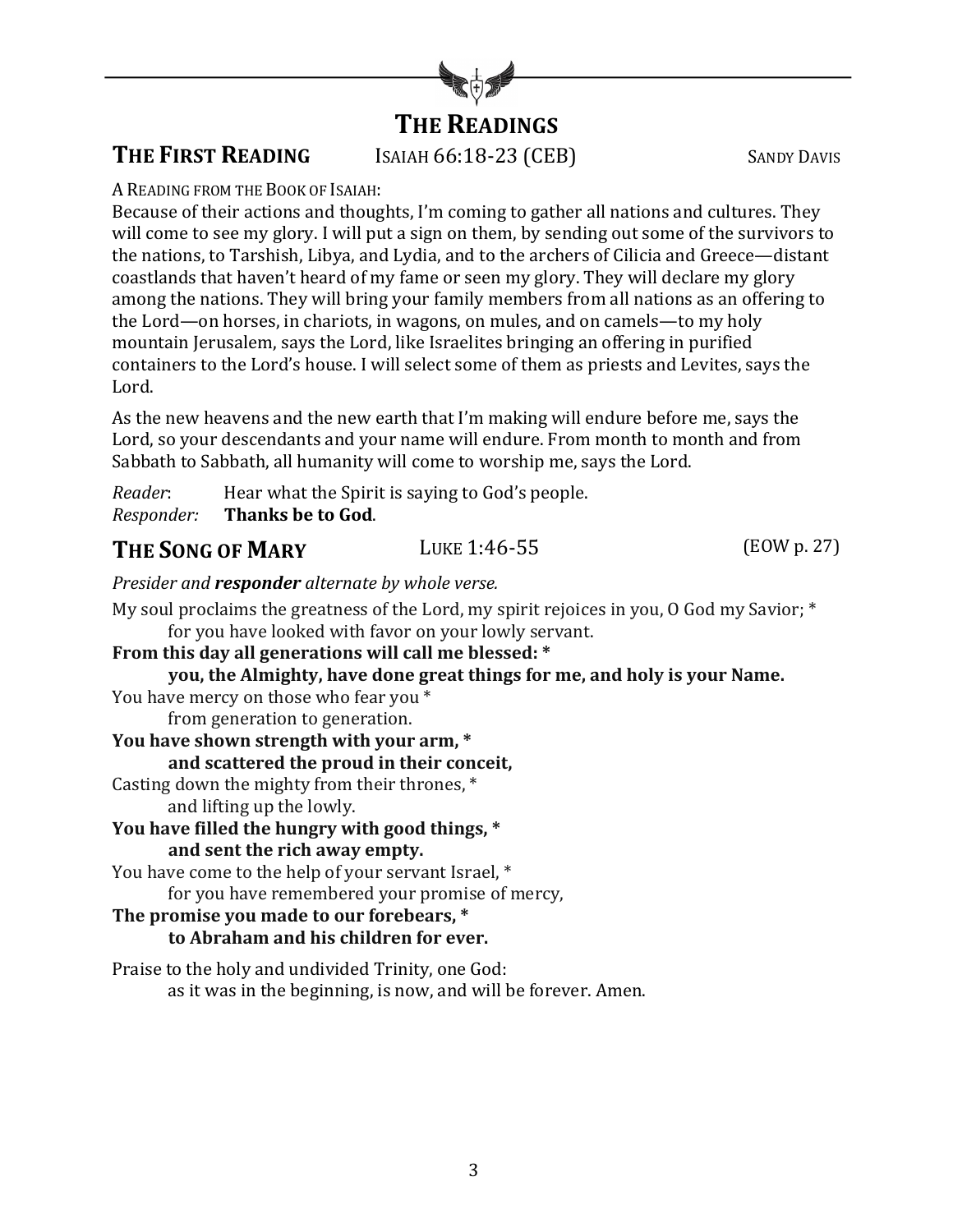

# **THE SECOND READING** ROMANS 15:7-13 SANDY DAVIS

A READING FROM THE LETTER TO THE ROMANS:

Welcome one another, therefore, just as Christ has welcomed you, for the glory of God. For I tell you that Christ has become a servant of the circumcised on behalf of the truth of God in order that he might confirm the promises given to the patriarchs, and in order that the Gentiles might glorify God for his mercy. As it is written, "Therefore I will confess you among the Gentiles, and sing praises to your name"; and again he says, "Rejoice, O Gentiles, with his people"; and again, "Praise the Lord, all you Gentiles, and let all the peoples praise him"; and again Isaiah says, "The root of Jesse shall come, the one who rises to rule the Gentiles; in him the Gentiles shall hope."

May the God of hope fill you with all joy and peace in believing, so that you may abound in hope by the power of the Holy Spirit.

*Reader*: Hear what the Spirit is saying to God's people. *Responder:* **Thanks be to God**.

### **THE SONG OF SIMEON** LUKE 2:29-32 (BCP p. 120)

*Presider and responder alternate by whole verse.* 

Lord, you now have set your servant free \*

to go in peace as you have promised;

#### For these eyes of mine have seen the Savior, \*

#### **whom** you have prepared for all the world to see:

A Light to enlighten the nations,  $*$ 

and the glory of your people Israel.

#### **Praise to the holy and undivided Trinity, one God:** as it was in the beginning, is now, and will be forever. Amen.

### **SCRIPTURE DISCUSSION**

# **APOSTLES' CREED** *(BCP p. 120)*

I believe in God, the Father almighty, creator of heaven and earth; I believe in Jesus Christ, his only Son, our Lord. He was conceived by the power of the Holy Spirit and born of the Virgin Mary. He suffered under Pontius Pilate, was crucified, died, and was buried. He descended to the dead. On the third day he rose again. He ascended into heaven, and is seated at the right hand of the Father. He will come again to judge the living and the dead. I believe in the Holy Spirit, the holy catholic Church, the communion of saints, the forgiveness of sins

the resurrection of the body, and the life everlasting. Amen.

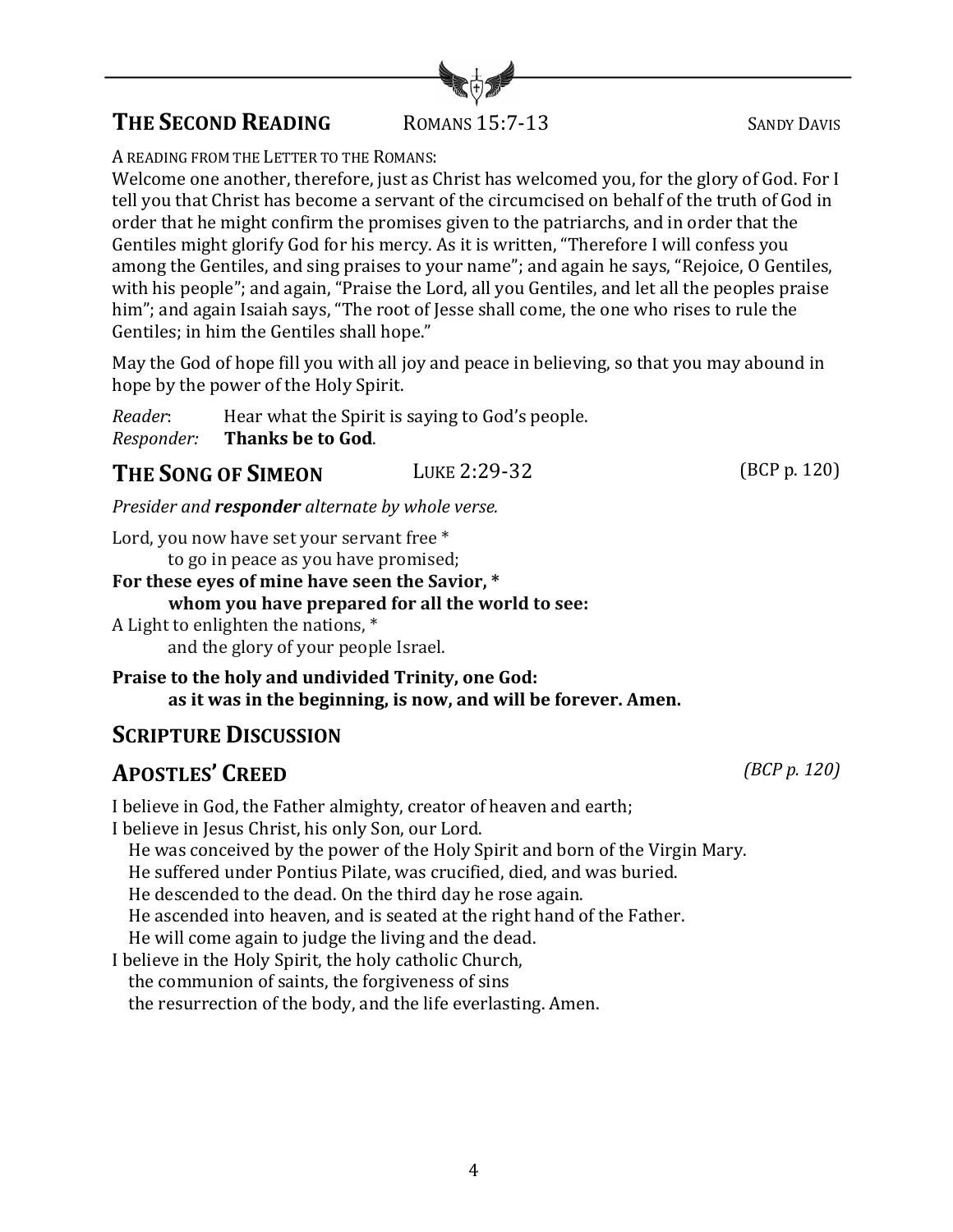

**THE LORD'S PRAYER** *(BCP p. 121)* 

**THE PRAYERS**

*Presider:* God be with you. *Responder:* **And also with you.** *Presider:* Let us pray.

Our Father, who art in heaven, hallowed be thy Name, thy kingdom come, thy will be done, on earth as it is in heaven. Give us this day our daily bread. And forgive us our trespasses, as we forgive those who trespass against us. And lead us not into temptation, but deliver us from evil. For thine is the kingdom, and the power, and the glory, for ever and ever. Amen.

# **SUFFRAGES A** *(BCP p. 121)*

- V. Show us your mercy, O Lord;
- R. **And grant us your salvation.**
- V. Clothe your ministers with righteousness;
- R. **Let your people sing with joy.**
- V. Give peace, O Lord, in all the world;
- R. For only in you can we live in safety.
- V. Lord, keep this nation under your care;
- R. And guide us in the way of justice and truth.
- V. Let your way be known upon earth;
- R. **Your saving health among all nations.**
- V. Let not the needy, O Lord, be forgotten;
- R. Nor the hope of the poor be taken away.
- V. Create in us clean hearts, O God;
- R. And sustain us by your Holy Spirit.

**THE COLLECT OF THE DAY** SECOND SUNDAY AFTER CHRISTMAS DAY *(BCP p. 214)* O God, who wonderfully created, and yet more wonderfully restored, the dignity of human nature: Grant that we may share the divine life of him who humbled himself to share our humanity, your Son Jesus Christ; who lives and reigns with you, in the unity of the Holy Spirit, one God, for ever and ever. **Amen.** 

# **A COLLECT FOR THE PRESENCE OF CHRIST** *(BCP p. 124)*

Lord Jesus, stay with us, for evening is at hand and the day is past; be our companion in the way, kindle our hearts, and awaken hope, that we may know you as you are revealed in Scripture and the breaking of bread. Grant this for the sake of your love. **Amen**.

# **A PRAYER FOR MISSION** *(BCP p. 124)*

O God and Father of all, whom the whole heavens adore: Let the whole earth also worship you, all nations obey you, all tongues confess and bless you, and men and women everywhere love you and serve you in peace; through Jesus Christ our Lord. Amen.

*Presider:* Are there any prayers or thanksgivings you wish to offer? *The people may offer their intercessions and thanksgivings.*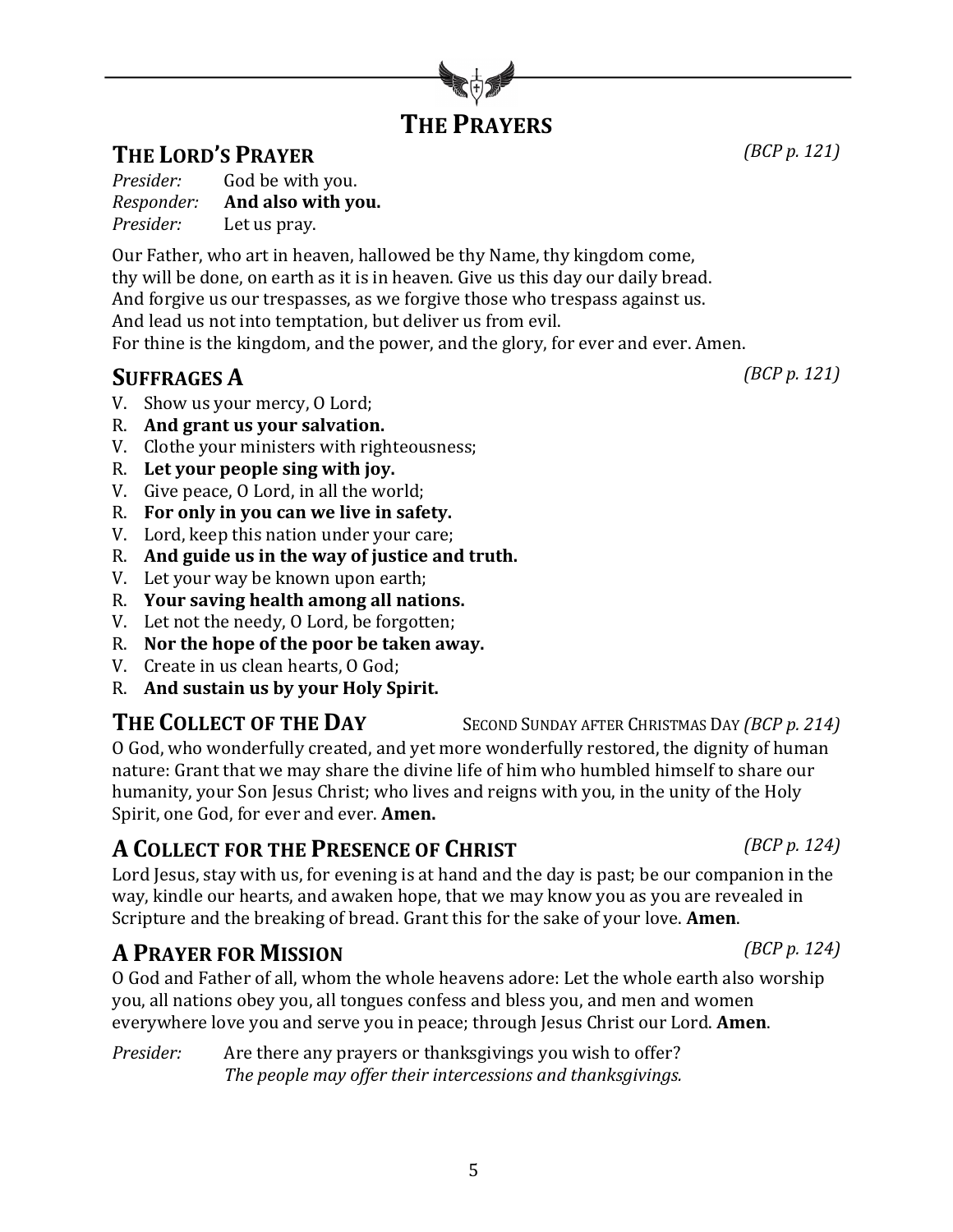

# **THE GENERAL THANKSGIVING** *(BCP p. 125)*

Almighty God, Father of all mercies, we your unworthy servants give you humble thanks for all your goodness and loving-kindness to us and to all whom you have made. We bless you for our creation, preservation, and all the blessings of this life; but above all for your immeasurable love in the redemption of the world by our Lord Jesus Christ; for the means of grace, and for the hope of glory. And, we pray, give us such an awareness of your mercies, that with truly thankful hearts we may show forth your praise, not only with our lips, but in our lives, by giving up ourselves to your service, and by walking before you in holiness and righteousness all our days; through Jesus Christ our Lord, to whom, with you and the Holy Spirit, be honor and glory throughout all ages. **Amen**.

*Presider* Let us bless the Lord. **Responder Thanks be to God.** 

## **CLOSING SENTENCE** 2 CORINTHIANS 13:14 *(BCP p. 126)*

The grace of our Lord Jesus Christ, and the love of God, and the fellowship of the Holy Spirit, be with us all evermore. **Amen**.